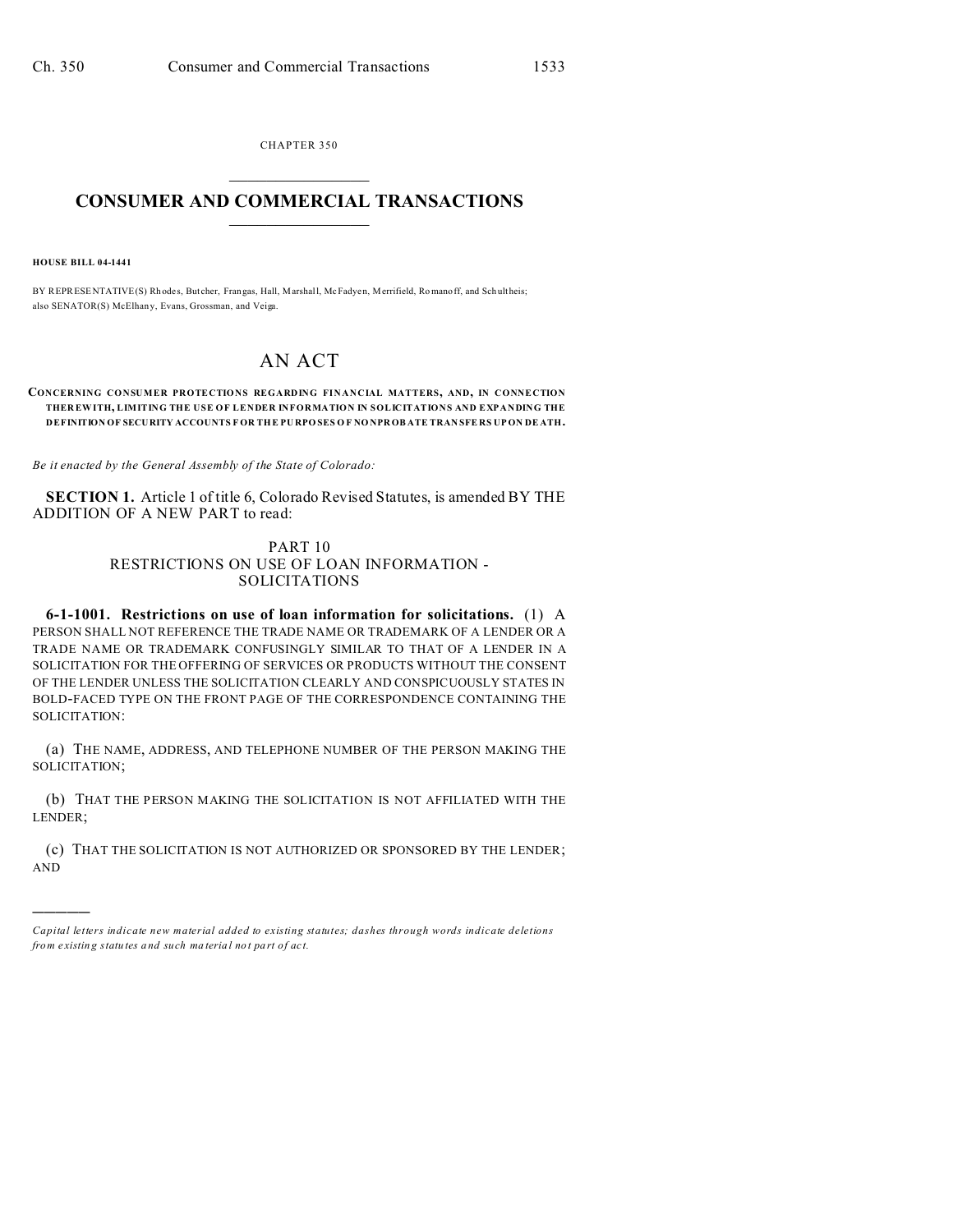(d) THAT THE LOAN INFORMATION REFERENCED WAS NOT PROVIDED BY THE LENDER.

(2) A PERSON SHALL NOT REFERENCE A LOAN NUMBER, LOAN AMOUNT, OR OTHER SPECIFIC LOAN INFORMATION THAT IS NOT PUBLICLY AVAILABLE IN A SOLICITATION FOR THE PURCHASE OF SERVICES OR PRODUCTS; EXCEPT THAT THIS PROHIBITION SHALL NOT APPLY TO COMMUNICATIONS BY A LENDER OR ITS AFFILIATES WITH A CURRENT CUSTOMER OF THE LENDER OR WITH A PERSON WHO WAS A CUSTOMER OF THE LENDER.

(3) (a) A PERSON SHALL NOT REFERENCE A LOAN NUMBER, LOAN AMOUNT, OR OTHER SPECIFIC LOAN INFORMATION THAT IS PUBLICLY AVAILABLE IN A SOLICITATION FOR THE PURCHASE OF SERVICES OR PRODUCTS UNLESS THE COMMUNICATION CLEARLY AND CONSPICUOUSLY STATES IN BOLD-FACED TYPE ON THE FRONT PAGE OF THE CORRESPONDENCE CONTAINING THE SOLICITATION:

(I) THE NAME, ADDRESS, AND TELEPHONE NUMBER OF THE PERSON MAKING THE SOLICITATION;

(II) THAT THE PERSON MAKING THE SOLICITATION IS NOT AFFILIATED WITH THE LENDER;

(III) THAT THE SOLICITATION IS NOT AUTHORIZED OR SPONSORED BY THE LENDER; AND

(IV) THAT THE LOAN INFORMATION REFERENCED WAS NOT PROVIDED BY THE LENDER.

(b) THE PROHIBITION IN PARAGRAPH (a) OF THIS SUBSECTION (3) SHALL NOT APPLY TO COMMUNICATIONS BY A LENDER OR ITS AFFILIATES WITH A CURRENT CUSTOMER OF THE LENDER OR WITH A PERSON WHO WAS A CUSTOMER OF THE LENDER.

(4) ANY REFERENCE TO AN EXISTING LENDER WITHOUT THE CONSENT OF THE LENDER, AND ANY REFERENCE TO A LOAN NUMBER, LOAN AMOUNT, OR OTHER SPECIFIC LOAN INFORMATION, APPEARING ON THE OUTSIDE OF AN ENVELOPE, VISIBLE THROUGH THE ENVELOPE WINDOW, OR ON A POSTCARD, IN CONNECTION WITH ANY WRITTEN COMMUNICATION THAT INCLUDES OR CONTAINS A SOLICITATION FOR GOODS OR SERVICES IS PROHIBITED.

(5) IT IS NOT A VIOLATION OF THIS SECTION FOR A PERSON TO USE THE TRADE NAME OF ANOTHER LENDER IN AN ADVERTISEMENT FOR SERVICES OR PRODUCTS TO COMPARE THE SERVICES OR PRODUCTS OFFERED BY THE OTHER LENDER.

(6) A LENDER OR OWNER OF A TRADE NAME OR TRADEMARK MAY SEEK AN INJUNCTION AGAINST A PERSON WHO VIOLATES THIS SECTION TO STOP THE UNLAWFUL USEOFTHE TRADE NAME, TRADEMARK, OR LOAN INFORMATION. THE PERSON SEEKING THE INJUNCTION SHALL NOT HAVE TO PROVE ACTUAL DAMAGE AS A RESULT OF THE VIOLATION. IRREPARABLE HARM AND INTERIM HARM TO THE LENDER OR OWNER SHALL BE PRESUMED. THE LENDER OR OWNER SEEKING THE INJUNCTION MAY SEEK TO RECOVER ACTUAL DAMAGES AND ANY PROFITS THE DEFENDANT HAS ACCRUED AS